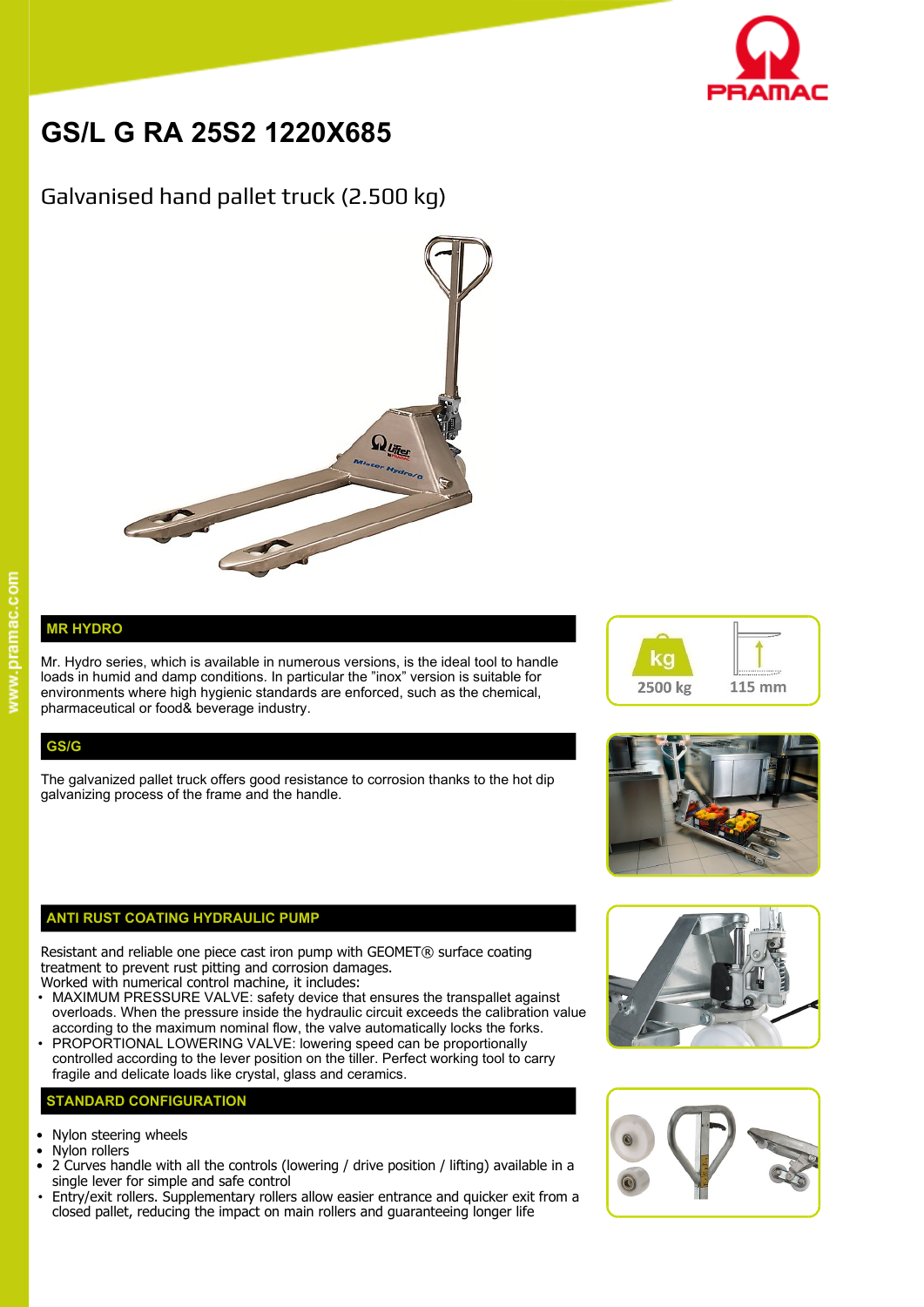| <b>Description</b>         |   |    |            |
|----------------------------|---|----|------------|
| 1.1 Manufacturer           |   |    | LIFTER     |
| 1.3 Drive                  |   |    | Manual     |
| 1.4 Operator type          |   |    | Pedestrian |
| 1.5 Load capacity          | Q | Кg | 2500       |
| 1.6 Load centre distance   | c | mm | 610        |
| 1.8 Load axle to end forks | x | mm | 1002       |
| 1.9 Wheel base             | v | mm | 1262       |

| Weights                      |    |      |
|------------------------------|----|------|
| 2.1 Service weight           | Кg | 69   |
| 2.2 Axle load, laden rear    | Κq | 1798 |
| 2.2 Axle load, laden front   | Κg |      |
| 2.3 Axle load, unladen rear  | Κg | 23   |
| 2.3 Axle load, unladen front | Κq | 46   |

| <b>Tyres/Chassis</b>                         |                 |    |              |
|----------------------------------------------|-----------------|----|--------------|
| 3.1 Tyres: front wheels                      |                 |    | <b>NYLON</b> |
| 3.1 Tyres: rear wheels                       |                 |    | <b>NYLON</b> |
| 3.2 Tyre size: Steering wheels - Diameter    |                 | mm | 200          |
| 3.2 Tyre size: Steering wheels - Width       |                 | mm | 50           |
| 3.3 Tyre size: Load rollers - Diameter       |                 | mm | 82           |
| 3.3 Tyre size: Load rollers - Width          |                 | mm | 82           |
| 3.5 Tyre size: rear wheels - Q.ty (X=driven) |                 | nr | 2            |
| 3.5 Rear balancing axle                      |                 |    | <b>No</b>    |
| 3.6 Tread, front                             | b <sub>10</sub> | mm | 155          |
| 3.7 Tread, rear                              | b11             | mm | 535          |
|                                              |                 |    |              |

| <b>Dimensions</b>                          |                |    |      |
|--------------------------------------------|----------------|----|------|
| 4.4 Lift height                            | h3             | mm | 115  |
| 4.9 Height of tiller in drive position max | h14            | mm | 1160 |
| 4.15 Height, lowered                       | h13            | mm | 85   |
| 4.19 Overall lenght                        | 11             | mm | 1620 |
| 4.20 Lenght to face of forks               | 12             | mm | 400  |
| 4.21 Overall width                         | b1             | mm | 685  |
| 4.22 Fork dimensions - Thickness           | s              | mm | 55   |
| 4.22 Fork dimensions - Width               | e              | mm | 150  |
| 4.22 Fork dimensions - Lenght              |                | mm | 1220 |
| 4.25 Distance between fork arms            | b5             | mm | 685  |
| 4.32 Ground clearance, centre of wheelbase | m <sub>2</sub> | mm | 30   |
| 4.34 Aisle width                           | Ast            | mm | 1855 |
| 4.35 Turning radius                        | Wa             | mm | 1437 |

| <b>Performance data</b>   |         |    |
|---------------------------|---------|----|
| 5.2 Lifting speed laden   | strokes | 13 |
| 5.2 Lifting speed unladen | strokes | 13 |
|                           |         |    |